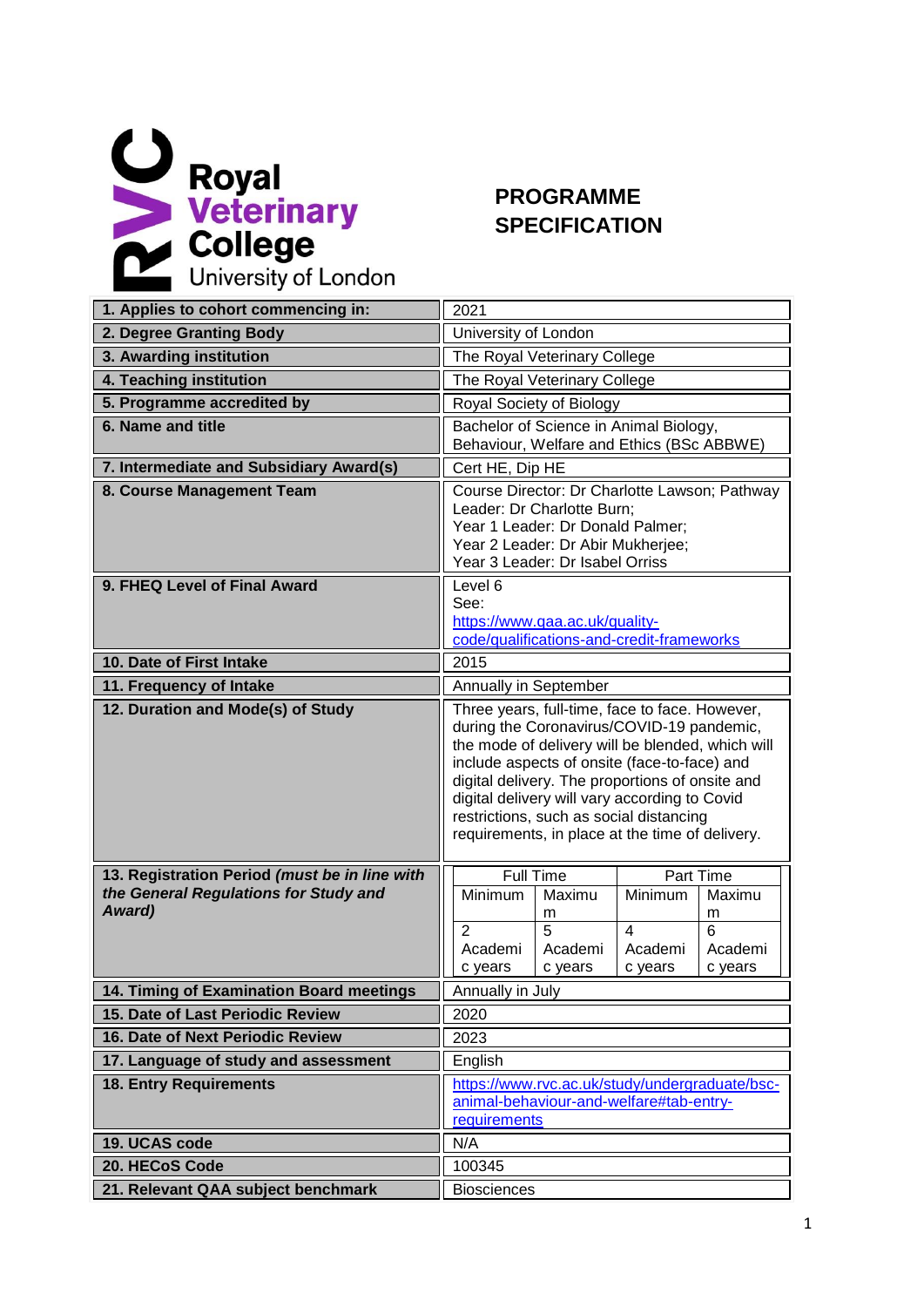| 22. Other External Reference Points                                                                                                                                                                                                                                                                                                                                                                                                              |                                                                                                                                                                                       |  |  |  |  |
|--------------------------------------------------------------------------------------------------------------------------------------------------------------------------------------------------------------------------------------------------------------------------------------------------------------------------------------------------------------------------------------------------------------------------------------------------|---------------------------------------------------------------------------------------------------------------------------------------------------------------------------------------|--|--|--|--|
| Regulations of the University of London                                                                                                                                                                                                                                                                                                                                                                                                          |                                                                                                                                                                                       |  |  |  |  |
| Quality Assurance Agency, The Frameworks for Higher Education Qualifications of UK Degree-<br>Awarding Bodies, 2014                                                                                                                                                                                                                                                                                                                              |                                                                                                                                                                                       |  |  |  |  |
| SEEC Level Descriptors for Higher Education, SEEC, 2010                                                                                                                                                                                                                                                                                                                                                                                          |                                                                                                                                                                                       |  |  |  |  |
| Royal Society of Biology Degree Accreditation Criteria 2019                                                                                                                                                                                                                                                                                                                                                                                      |                                                                                                                                                                                       |  |  |  |  |
| 23. Aims of programme                                                                                                                                                                                                                                                                                                                                                                                                                            |                                                                                                                                                                                       |  |  |  |  |
| To offer a high quality course incorporating extensive research experience, in which students<br>are challenged by, and stimulated to challenge, accepted wisdom in all fields of biological<br>science;                                                                                                                                                                                                                                         |                                                                                                                                                                                       |  |  |  |  |
| To prepare graduates for a PhD or careers in academic and commercial research, and in a<br>$\bullet$<br>range of graduate careers that involve the management and welfare of companion, farm,<br>laboratory, working and wild animals.                                                                                                                                                                                                           |                                                                                                                                                                                       |  |  |  |  |
| 24. Overall Programme Level Learning Outcomes - the programme offers opportunities for<br>students to achieve and demonstrate the following learning outcomes. Learning outcomes<br>should be specified for all intermediate awards as well as for the terminal award.                                                                                                                                                                           |                                                                                                                                                                                       |  |  |  |  |
| E.g. On successful completion of the Bachelor<br>of Science course, students will:                                                                                                                                                                                                                                                                                                                                                               | Modules in which each learning outcome will be<br>developed and assessed:                                                                                                             |  |  |  |  |
| Have a detailed understanding of cell<br>biology, physiology, and genetics                                                                                                                                                                                                                                                                                                                                                                       | Year 1 modules                                                                                                                                                                        |  |  |  |  |
| Have a detailed understanding of the basis<br>of infectious & non-communicable diseases<br>and the broader applications for disease<br>control                                                                                                                                                                                                                                                                                                   | Year 2 modules                                                                                                                                                                        |  |  |  |  |
| Display practical skills including the ability<br>to design and execute experiments,<br>analyse and interpret the resultant data,<br>and present conclusions in a variety of<br>formats.                                                                                                                                                                                                                                                         | Year 2 Research Project                                                                                                                                                               |  |  |  |  |
| Be able to scientifically measure, explain,<br>and evaluate animal behaviour and welfare                                                                                                                                                                                                                                                                                                                                                         | Y1-3: Projects;<br>Y2: Introduction to Animal Behaviour, Welfare<br>and Ethics;<br>Y3: Science of Animal Welfare;<br>Animal Behaviour and Cognition;<br><b>Applied Animal Welfare</b> |  |  |  |  |
| Be able to debate and analyse the political,<br>social, legal and economic context of<br>animal welfare                                                                                                                                                                                                                                                                                                                                          | Y1-3: Projects;<br>Y2: Introduction to Animal Behaviour, Welfare<br>and Ethics;<br>Y3: Applied Animal Welfare;<br>Animals and Human Society                                           |  |  |  |  |
| Have developed the ability to access<br>appropriate information, make methodical<br>observations on the normal and abnormal<br>functioning of biological systems,<br>discriminate between important and<br>relatively unimportant information and<br>observations, reflect on information and<br>observations, and solve problems, and<br>discuss uncertainty in relation to scientific<br>"facts", and balance different schools of<br>thought. | <b>Y3 Project</b>                                                                                                                                                                     |  |  |  |  |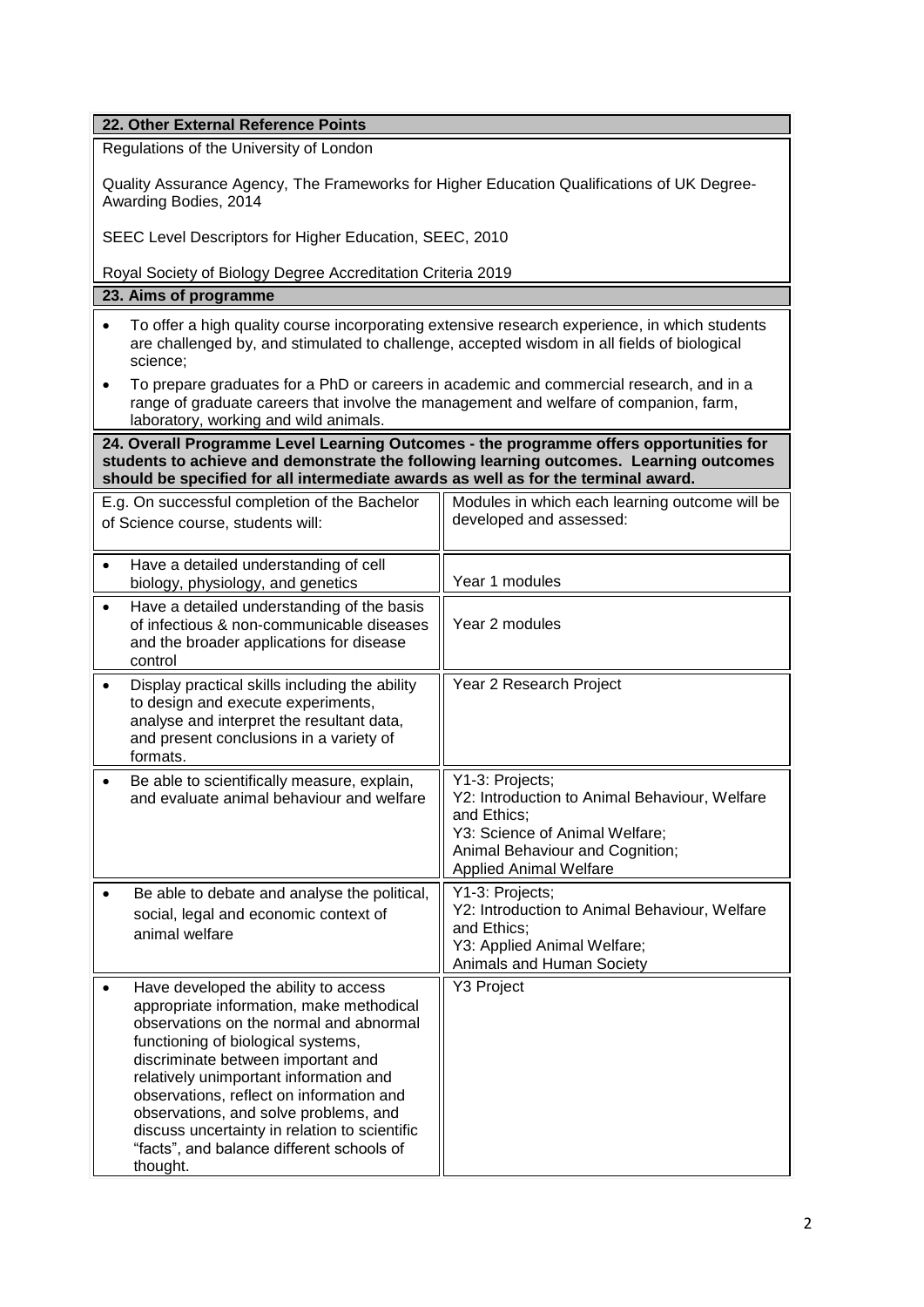| Have an appreciation of health and safety<br>appropriate to laboratory and field work,<br>including completion and understanding of<br>risk assessment and COSHH documents.                                                                                                                                                                                                                                                                                                                                                                                                                                                         |                                                           | Investigative Projects (all years)                                                            |                                     |             |                           |  |
|-------------------------------------------------------------------------------------------------------------------------------------------------------------------------------------------------------------------------------------------------------------------------------------------------------------------------------------------------------------------------------------------------------------------------------------------------------------------------------------------------------------------------------------------------------------------------------------------------------------------------------------|-----------------------------------------------------------|-----------------------------------------------------------------------------------------------|-------------------------------------|-------------|---------------------------|--|
| 25. Teaching/learning methods                                                                                                                                                                                                                                                                                                                                                                                                                                                                                                                                                                                                       |                                                           | Approximate total number of hours<br>These figures may differ during the COVID-19<br>pandemic |                                     |             |                           |  |
| Lectures                                                                                                                                                                                                                                                                                                                                                                                                                                                                                                                                                                                                                            |                                                           | 8-10 hours per week                                                                           |                                     |             |                           |  |
| Practical / Directed Learning sessions                                                                                                                                                                                                                                                                                                                                                                                                                                                                                                                                                                                              |                                                           |                                                                                               | 8-10 hours per week                 |             |                           |  |
| Tutorials & self-directed Learning                                                                                                                                                                                                                                                                                                                                                                                                                                                                                                                                                                                                  |                                                           |                                                                                               | 5 hours per week                    |             |                           |  |
| 26. Assessment methods                                                                                                                                                                                                                                                                                                                                                                                                                                                                                                                                                                                                              |                                                           |                                                                                               | Percentage of total assessment load |             |                           |  |
| Coursework                                                                                                                                                                                                                                                                                                                                                                                                                                                                                                                                                                                                                          |                                                           | 22%                                                                                           |                                     |             |                           |  |
| <b>Written Exams</b>                                                                                                                                                                                                                                                                                                                                                                                                                                                                                                                                                                                                                |                                                           | 45%                                                                                           |                                     |             |                           |  |
| Projects                                                                                                                                                                                                                                                                                                                                                                                                                                                                                                                                                                                                                            |                                                           | 33%                                                                                           |                                     |             |                           |  |
| 27. Feedback                                                                                                                                                                                                                                                                                                                                                                                                                                                                                                                                                                                                                        |                                                           |                                                                                               |                                     |             |                           |  |
| In each module in each year, there are a number of formative feedback opportunities. These<br>include written formative feedback on individual coursework, online quizzes with answers, group<br>question and answer sessions, feedback to the year group about exam and ICA performance,<br>feedback to individual students about exam and ICA performance (in one-to-one tutorials).<br>Students are encouraged to seek feedback from lecturers and tutors as needed during all small<br>group learning and practical classes. Frequent opportunities for formative feedback (oral and<br>written) during investigative projects. |                                                           |                                                                                               |                                     |             |                           |  |
| 28. Programme structures and requirements, levels, modules, credits and awards<br>NB: The College will not deliver any module or part of a programme if circumstances have<br>changed to threaten its quality or viability. Such offerings could change after a student has started<br>the course. However, the College will always offer alternatives that will be of equal cost in both<br>fees and add-on expenses to the student and of equal academic value.                                                                                                                                                                   |                                                           |                                                                                               |                                     |             |                           |  |
|                                                                                                                                                                                                                                                                                                                                                                                                                                                                                                                                                                                                                                     | <b>Module Title</b>                                       |                                                                                               | <b>FHEQ</b><br>Level                | Credits     | Compulsory<br>or optional |  |
| Year 1, Term 1                                                                                                                                                                                                                                                                                                                                                                                                                                                                                                                                                                                                                      | Biology of the Cell                                       |                                                                                               | $\overline{\mathbf{4}}$             | 15          | Compulsory                |  |
| Year 1, Term 1                                                                                                                                                                                                                                                                                                                                                                                                                                                                                                                                                                                                                      | Inheritance, Genes and Evolution                          |                                                                                               | $\overline{4}$                      | 15          | Compulsory                |  |
| Year 1, Term 1                                                                                                                                                                                                                                                                                                                                                                                                                                                                                                                                                                                                                      | <b>Developmental Biology</b>                              |                                                                                               | $\overline{4}$                      | $\sqrt{15}$ | Compulsory                |  |
| Year 1, Term 2                                                                                                                                                                                                                                                                                                                                                                                                                                                                                                                                                                                                                      | The Moving Animal                                         |                                                                                               | $\overline{\mathbf{4}}$             | 15          | Compulsory                |  |
| Year 1, Term 2                                                                                                                                                                                                                                                                                                                                                                                                                                                                                                                                                                                                                      | Integrated Physiology                                     |                                                                                               | 4                                   | 15          | Compulsory                |  |
| Year 1, Term 2                                                                                                                                                                                                                                                                                                                                                                                                                                                                                                                                                                                                                      | Integrated Physiology<br>2                                |                                                                                               | 4                                   | 15          | Compulsory                |  |
| Year 1, Term 3                                                                                                                                                                                                                                                                                                                                                                                                                                                                                                                                                                                                                      | Problem Definition and<br>Investigation                   |                                                                                               | 4                                   | 15          | Compulsory                |  |
| Year 1, Term 3                                                                                                                                                                                                                                                                                                                                                                                                                                                                                                                                                                                                                      | Animal Behaviour Welfare &<br><b>Ethics based Project</b> |                                                                                               | $\overline{\mathbf{4}}$             | 15          | Compulsory                |  |
| Year 2, Term 1                                                                                                                                                                                                                                                                                                                                                                                                                                                                                                                                                                                                                      | <b>Basis of Disease</b>                                   |                                                                                               | 5                                   | 15          | Compulsory                |  |
| Year 2, Term 1                                                                                                                                                                                                                                                                                                                                                                                                                                                                                                                                                                                                                      | Aging and Degeneration                                    |                                                                                               | 5                                   | 15          | Compulsory                |  |
| Year 2, Term 1                                                                                                                                                                                                                                                                                                                                                                                                                                                                                                                                                                                                                      | Principles of Infectious Diseases                         |                                                                                               | 5                                   | 15          | Compulsory                |  |
| Year 2, Term 2                                                                                                                                                                                                                                                                                                                                                                                                                                                                                                                                                                                                                      | Control of Infectious<br>Diseases                         |                                                                                               | 5                                   | 15          | Compulsory                |  |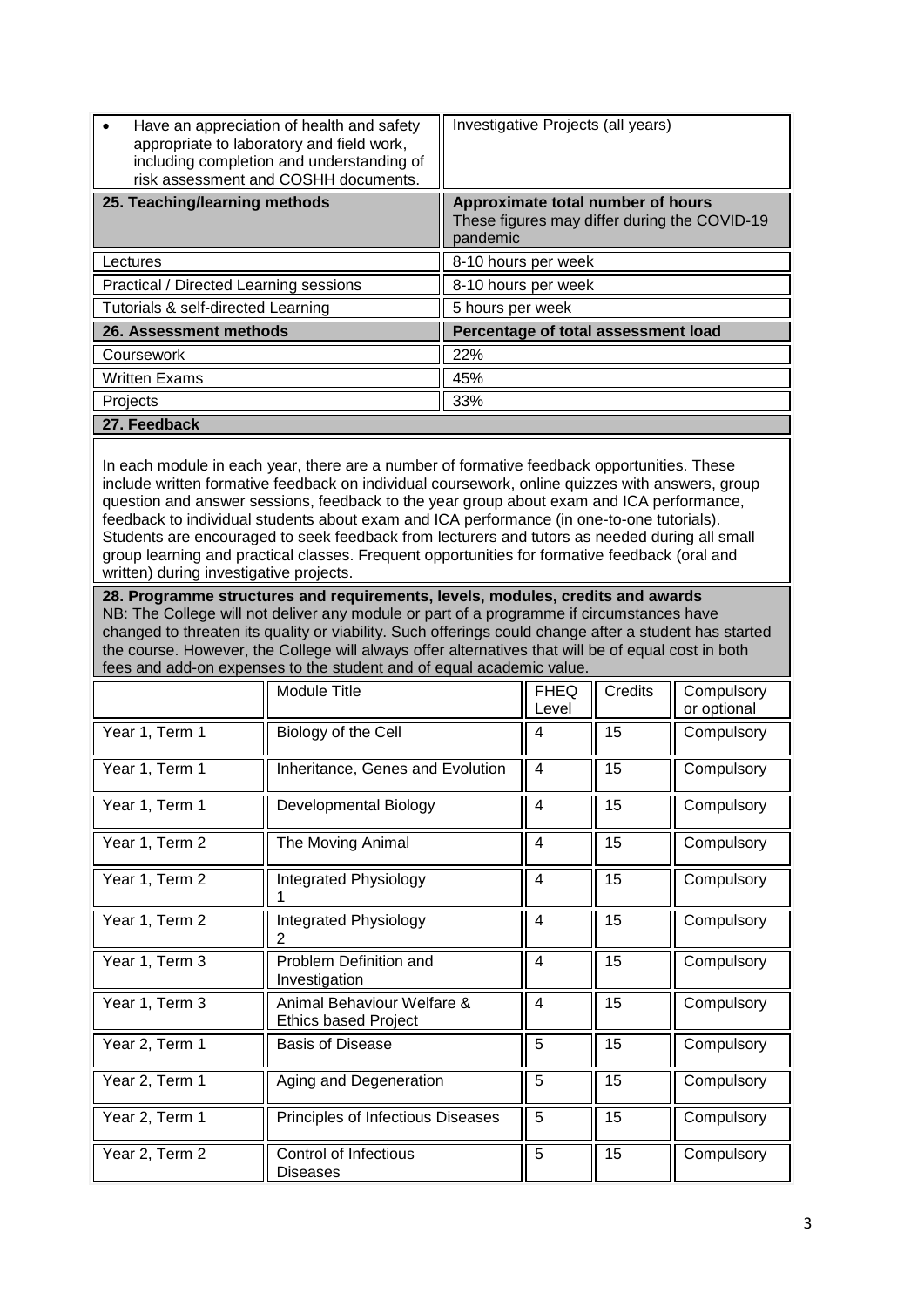| Year 2, Term 2    | Principles of Pharmacology                                     | 5               | 15 | Optional                                                                                                                                                          |
|-------------------|----------------------------------------------------------------|-----------------|----|-------------------------------------------------------------------------------------------------------------------------------------------------------------------|
| Year 2, Term 2    | Wild Animal Biology                                            | 5               | 15 | Optional                                                                                                                                                          |
| Year 2, Term 2    | Introduction to Animal Behaviour,<br>Welfare and Ethics        | 5               | 15 | Compulsory                                                                                                                                                        |
| Year 2, Term 3    | Animal behaviour and Welfare<br>Research Project               | 5               | 30 | Compulsory                                                                                                                                                        |
| Year 3, Term 1    | Science of Animal Welfare                                      | $\overline{6}$  | 15 | Compulsory,<br>unless all<br>three other<br>Compulsory<br>Y3 modules<br>are taken, in<br>which case<br>an optional<br>15 credit<br>module<br>maybe<br>substituted |
| Year 3, Term 1    | Animal Behaviour and Cognition                                 | $6\phantom{1}6$ | 15 | Compulsory,<br>unless all<br>three other<br>Compulsory<br>Y3 modules<br>are taken, in<br>which case<br>an optional<br>15 credit<br>module<br>maybe<br>substituted |
| Year 3, Term 2    | <b>Applied Animal Welfare</b>                                  | 6               | 15 | Compulsory,<br>unless all<br>three other<br>Compulsory<br>Y3 modules<br>are taken, in<br>which case<br>an optional<br>15 credit<br>module<br>maybe<br>substituted |
| Year 3, Term 2    | Animals and Human Society                                      | 6               | 15 | Compulsory,<br>unless all<br>three other<br>Compulsory<br>Y3 modules<br>are taken, in<br>which case<br>an optional<br>15 credit<br>module<br>maybe<br>substituted |
| Year <sub>3</sub> | Animal Behaviour, Welfare or<br><b>Ethics Research Project</b> | $\,6\,$         | 60 | Compulsory                                                                                                                                                        |